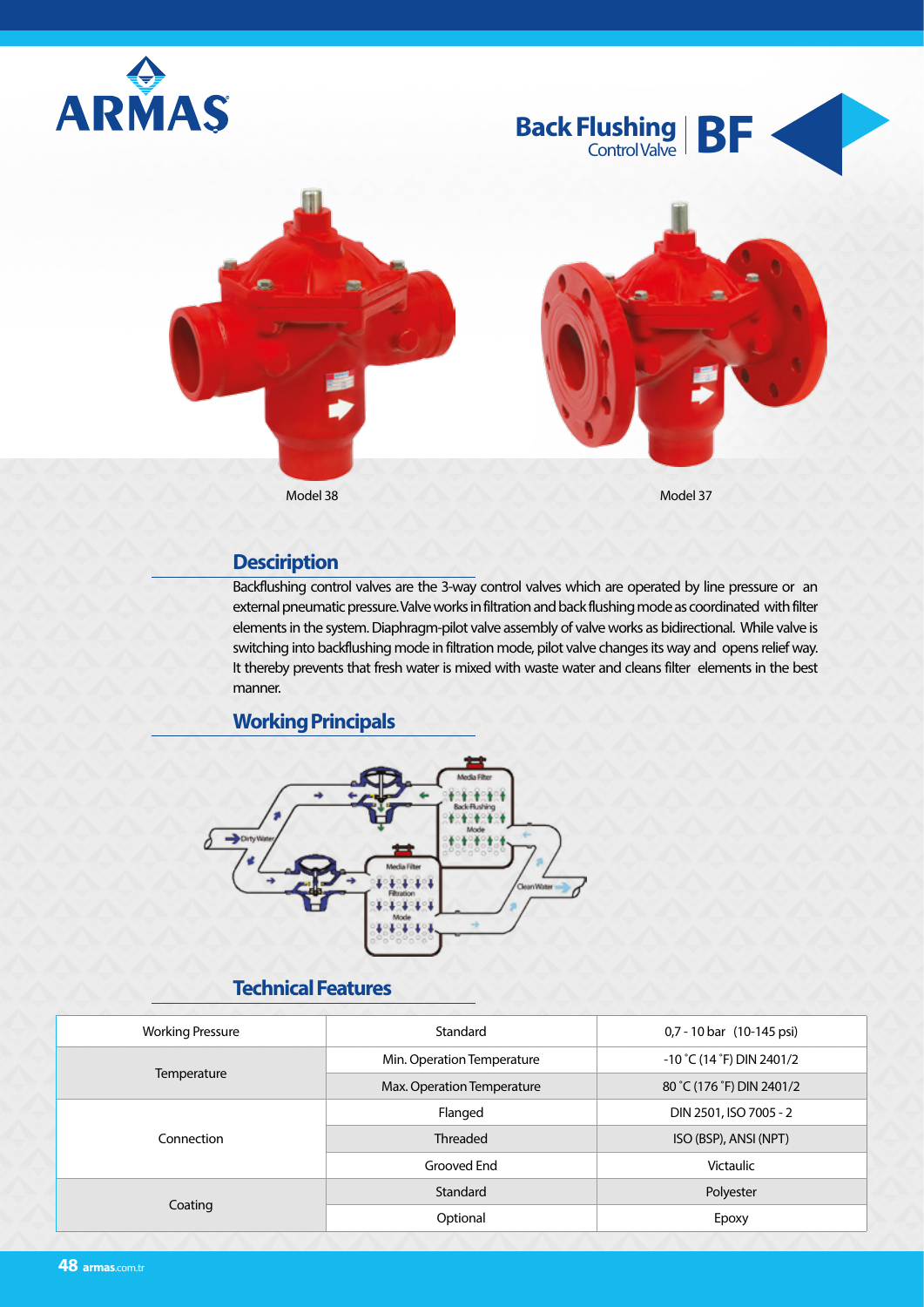

### **Available Models**



| <b>Model 27</b>                                     | <b>Diameter</b> | <b>Connection</b>     |    | <b>Dimensions</b> |      |
|-----------------------------------------------------|-----------------|-----------------------|----|-------------------|------|
| Ø<br>M<br>Q<br>97776 - 6777777<br>4"x3"<br>V)<br>Ø, |                 | Filter: 4" Flanged    |    | mm                | inch |
|                                                     |                 |                       |    | 295               | 11,6 |
|                                                     |                 | Drainage: 3" Threaded | Η  | 240               | 9,4  |
|                                                     |                 |                       | H1 | 125               |      |

| <b>Model 28</b>                                           | <b>Diameter</b> | <b>Connection</b>        | <b>Dimensions</b> |     |      |
|-----------------------------------------------------------|-----------------|--------------------------|-------------------|-----|------|
| //// <del>///////////</del><br><b>MARIE -</b><br>W)<br>W) |                 | Filter: 4" Grooved End   |                   | mm  | inch |
|                                                           | 4"x3"           |                          |                   | 270 | 10,6 |
|                                                           |                 | Drainage: 3" Grooved End | Н                 | 240 | 9,4  |
|                                                           |                 |                          | H1                | 125 |      |

| <b>Model 37</b> | <b>Diameter</b> | <b>Connection</b>     | <b>Dimensions</b> |       |      |
|-----------------|-----------------|-----------------------|-------------------|-------|------|
| 회<br>E<br>Е     | 3"x2"           | Filter: 3" Flanged    |                   | mm    | inch |
|                 |                 |                       |                   | 230   | 9    |
|                 |                 | Drainage: 2" Threaded | н                 | 138   | 5,4  |
|                 |                 |                       | H1                | 272,5 | 10,7 |

| <b>Model 38</b> | <b>Diameter</b> | <b>Connection</b>      | <b>Dimensions</b> |       |      |
|-----------------|-----------------|------------------------|-------------------|-------|------|
| кs<br>되<br>℅    | 3"x2"           | Filter: 3" Grooved End |                   | mm    | inch |
|                 |                 |                        |                   | 230   | 9    |
|                 |                 | Drainage: 2" Threaded  | н                 | 138   | 5,4  |
|                 |                 |                        | H1                | 272,5 | 10,7 |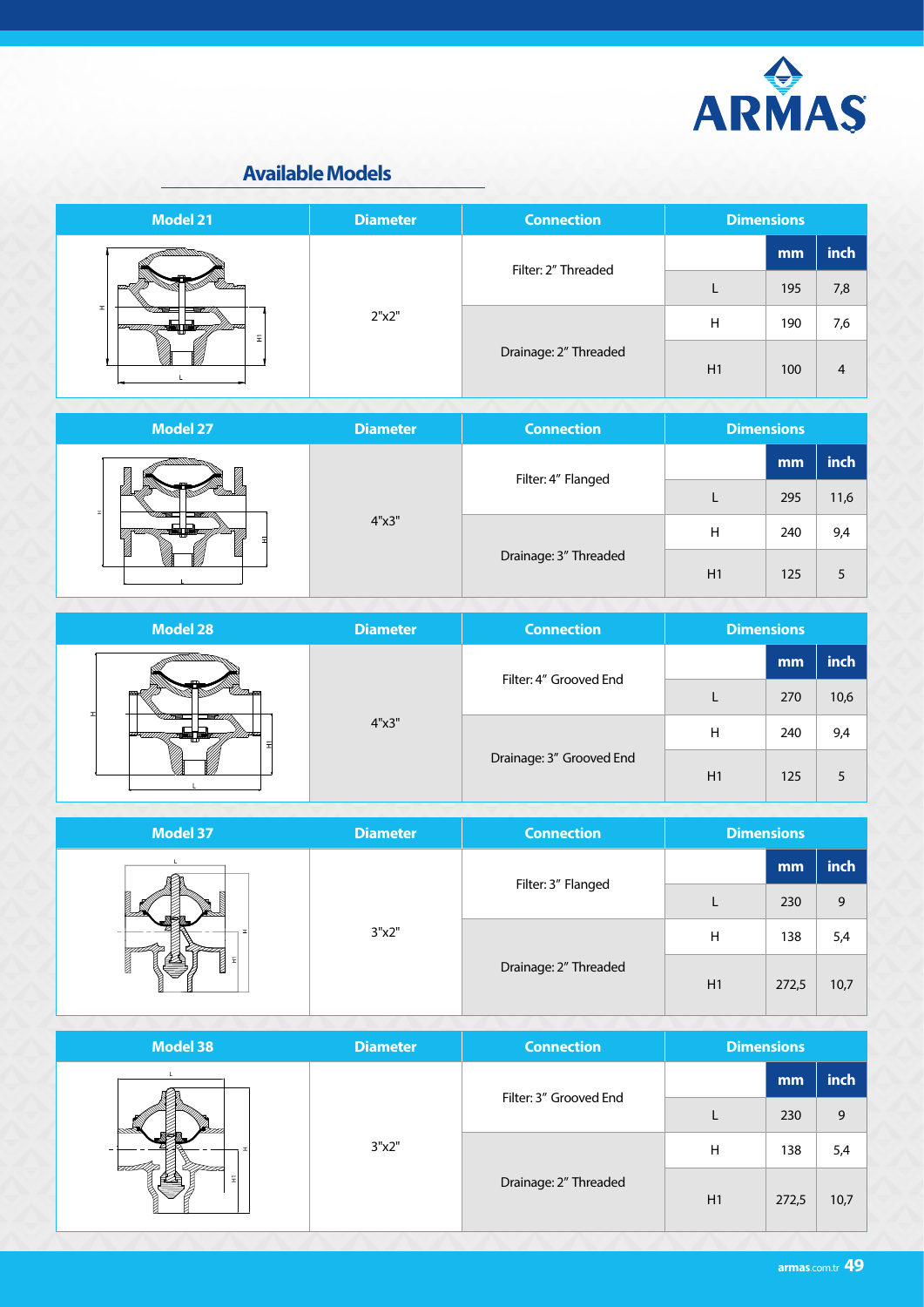

## **Main Parts**

| <b>Part Name</b>          | <b>Material</b>                 |                |
|---------------------------|---------------------------------|----------------|
| Body                      | Cast Iron                       | GG 25          |
| Cover                     | Cast Iron                       | GG 25          |
| Diaphragm                 | Nylon Reinforced Natural Rubber |                |
| <b>Stem</b>               | <b>Stainless Steel</b>          | <b>SST 304</b> |
| <b>Spring Thrust Ring</b> | Polyamide                       |                |
| Spring                    | <b>Stainless Steel</b>          | <b>SST 302</b> |
| Bolt, Nut                 | <b>Coated Steel</b>             | <b>SST</b>     |
| <b>Sealing Seat</b>       | <b>Bronze</b>                   |                |
| <b>Sealing Gaskets</b>    | EPDM, Natural Rubber            |                |

**Typical Application**